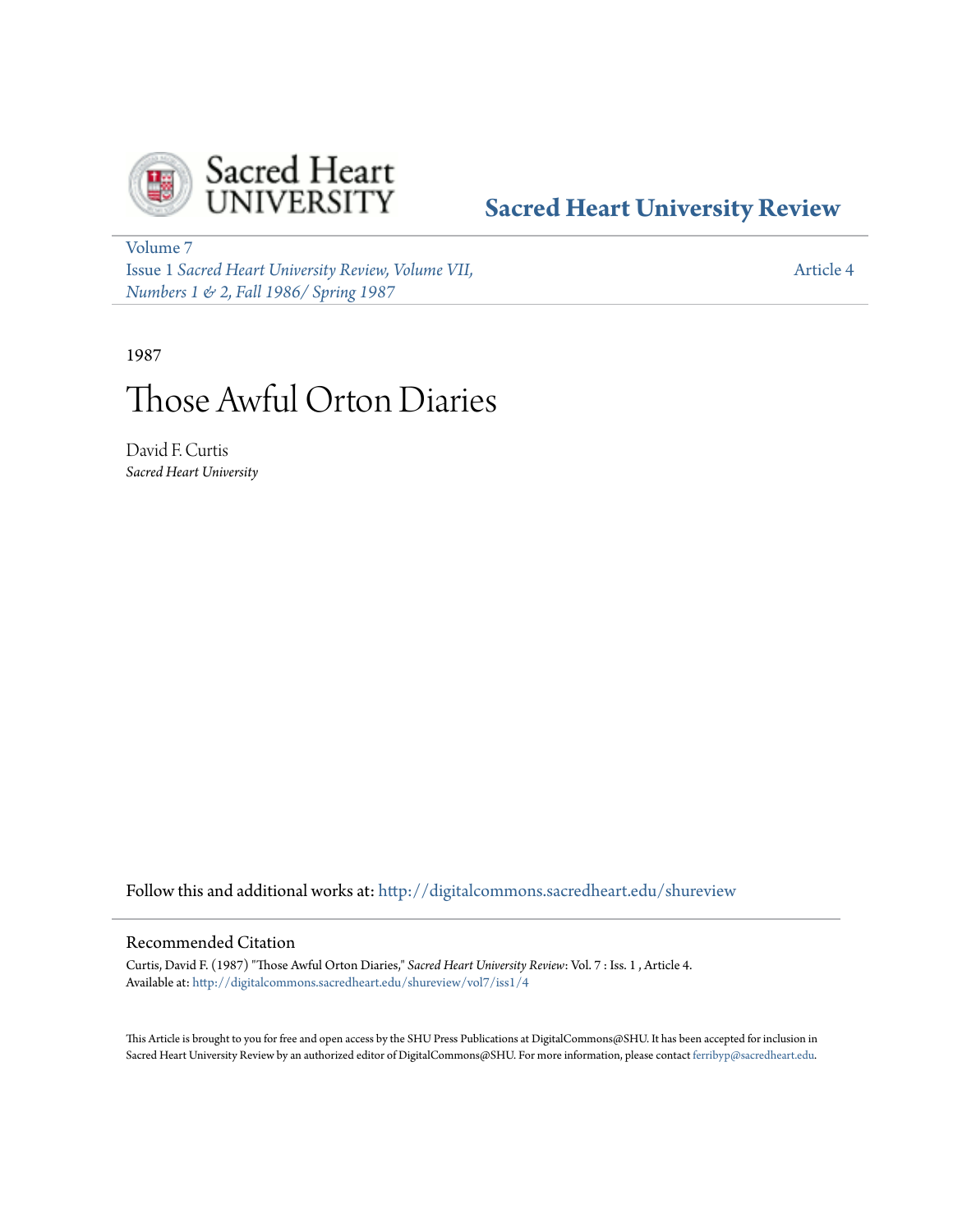### *Those Awful Orton Diaries*

". . . yet there the nightingale Filled all the desert with inviolable voice"

Not even his most ardent admirers would call Joe Orton a nightingale, no "light-winged Dryad of the trees" he. When it first burst upon the London theatre scene in the mid-sixties with *Entertaining Mr. Sloane* and *Loot,* the Orton voice was more likely to outrage than to soothe. That the voice was stylized (Wildean, in fact) in manner made it only more irritating to audiences, especially since the characters lent the voice were breezily chatting about sex, death, religion, and the most cherished institutions of England. That the voice eschewed Pinteresque obfuscation made it sound not just clear, but contemptuous. And it was. For Joe Orton was a *farceur,* an angry *young farceur,* who mocked the values of his audience with his plays, who stuck his tongue out and laughed at them. And somehow the Orton snicker was more disconcerting than the Osborne curse; the frank self-absorption of his characters more threatening than Pinter's brooding mysterians. No, the Orton voice would not soothe or inspire. It simply made people angry.

Yet twenty years after Joe Orton's death (August 1967) comes proof of the inviolability of his voice. *The Orton Diaries* scrupulously edited and fully annotated by John Lahr (author of a full-length biography of Orton, *Prick Up Your Ears)* — suggests no compromise in that voice. Here the reader will find in Orton's private, day-to-day writing the same unrelenting contempt for bourgeois complacency, the same boundless energy, the same lust for physical delight, the same joy in chaos that one finds in the published plays.

The *Diaries,* which cover the last eight months of Joe Orton's life from 20 December 1966 to 1 August 1967 (Orton was murdered on 9 August 1967, but no one has ever discovered the entries for those last eight days, if there were any), have been divided into three units.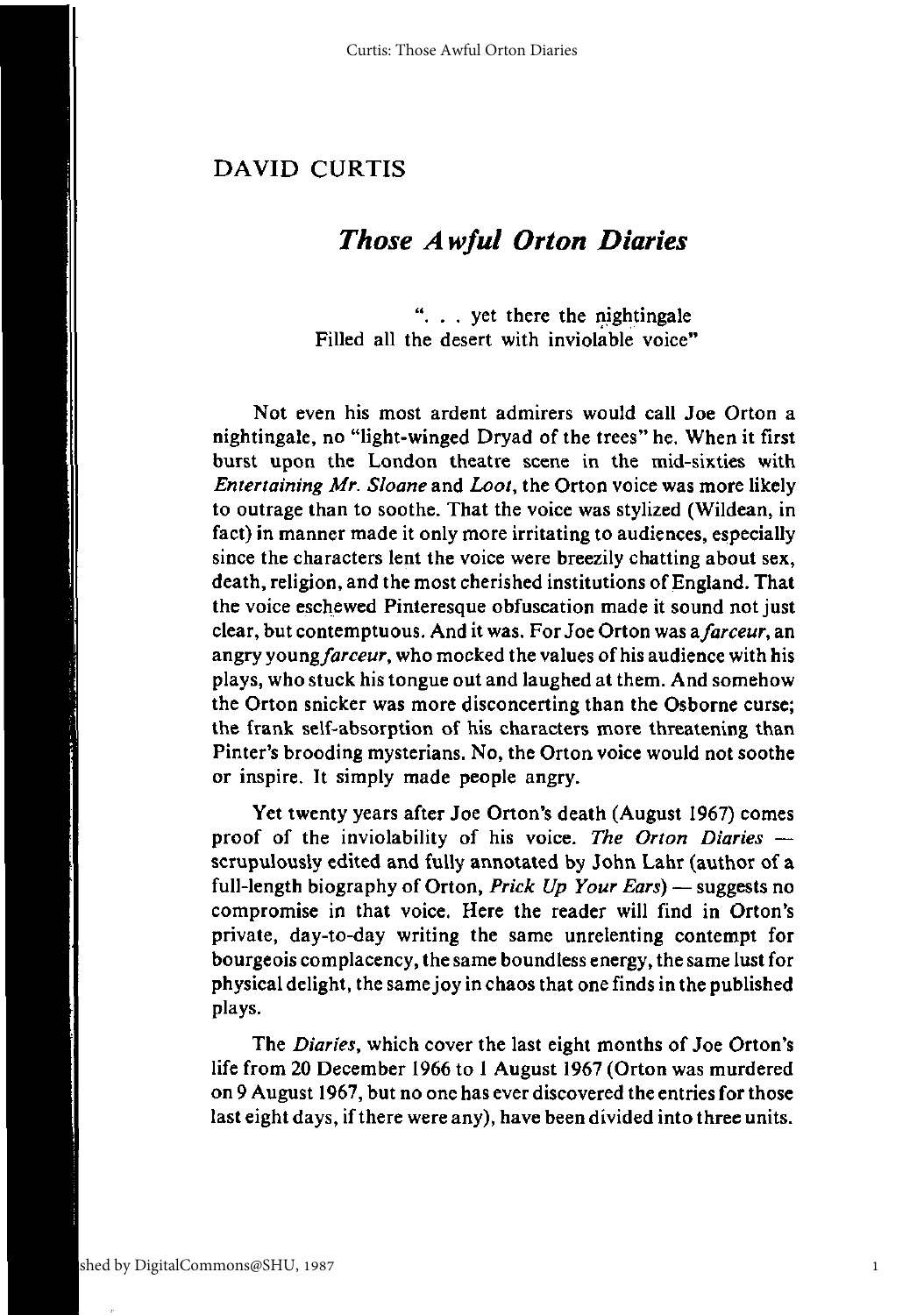The first, extending to early May, details Orton's newly-found, hardwon celebrity and his reactions to his mother's death and funeral; to his triumph with *Loot,* winner of the *Evening Standard* Award as Best Play of 1966; to his being commissioned by the Beatles to write the screenplay for their next movie; to house-hunting in Brighton; and finally to his deteriorating relationship with his roomate'of seventeen years, Kenneth Halliwell. The second unit, comprising May and June, deals exclusively and exhaustively with Orton's Tangiers vacation, his sexcapades with several Arab youths, and the wit and wisdom of the English homosexual colony of that city. The last, brief unit chronicles Orton's return to London, the completion of his masterpiece, *What the Butler Saw,* and the misery he and Halliwell felt at being back in oppressive England. As the first diary is the most varied in its subjects and prompts the most interesting of Orton's responses, it is clearly the best and most entertaining part of the book. The Tangiers section suffers from a monotony of events, but is occasionally funny. The diary of July adds little new in terms of Orton's reactions, but provides the reader familiar with Orton's fate the thrill of an uncomfortable dramatic irony.

The subjects covered in *The Orton Diaries* can conveniently be grouped under four headings: 1) the Orton/ Halliwell relationship; 2) Orton and his craft; 3) Orton on British society (Western civilization in the 20th century); and 4) Orton the promiscuous.

Joe Orton met Kenneth Halliwell while both were students at RADA in 1951. Soon after they were living together, the older Halliwell tutoring the barely literate Orton, the younger Orton admiring the unloved Halliwell. They collaborated on several projects — novels, poems, stories — none of which were accepted for publication. Initially, Orton merely typed. But eventually his contributions became more significant, until finally he was doing all the writing, with Halliwell's role reduced to criticism of Orton's work. Orton learned from their early failures, but Halliwell shriveled in defeat. Still they lived in relative happiness as long as they rebelled in tandem against a society they felt superior to. But by 1967 Orton was famous, acclaimed by people who would have despised their juvenile rebelliousness. The *Diaries* show us a Halliwell secluded in their claustrophobic flat, an Orton moving out and up in the world: All their friends were Orton's; Halliwell saw himself a hanger-on. As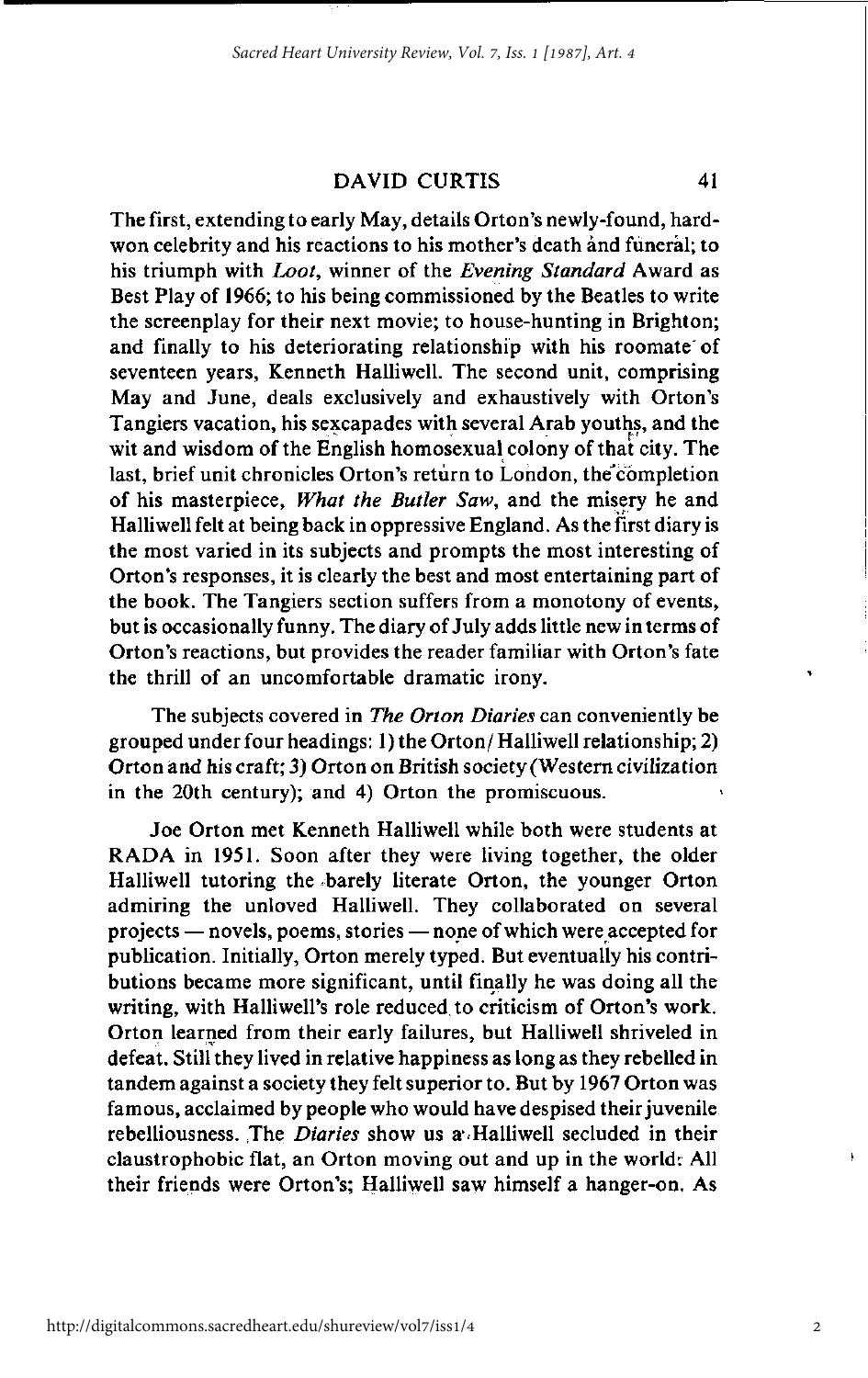jealousy cooled their once hot friendship, bitter words became common currency between them. Orton professed loyalty, but prowled the public lavatories of London in search of sexual gratification. Halliwell becomes increasingly shrewish as the *Diaries*  progress, as his despair increases:

> Kenneth H. had long talk about our relationship. He threatens, or keeps saying, he will commit suicide. He says, "You'll learn then, won't you?" and "What will you be like without me?" We talked and talked until I was exhausted. Going round in circles.

> > (1 May 1967)

Of course the problem was that Orton was successful without Halliwell, and Halliwell knew it. He had become totally dependent upon Orton's fidelity and that in turn had become a function of pity. Yet pity formed no large part of Orton's personality. He wanted Kenneth to have a success, because he knew that Halliwell had no life apart from his. In Tangiers when Orton left Halliwell in a cafe'and was delayed in returning, he was stunned by Kenneth's reaction:

> I went back and faced Kenneth in such a rage at The Windmill. "Where've you been? You have been gone an hour and a half. I was nearly out of my mind with worry." With that, on the terrace of The Windmill, he burst into tears, to my own embarrassment. "My nerves can't stand you going off without my knowing where you are."

(12 May 1967)

If such possessiveness had ever been acceptable, it couldn't be now, for Orton — "a voluptuary of fiasco,"in Lahr's fine phrase — needed freedom as never before, freedom to experience new kinds of life. His creative spirit required adventure; his art depended on new experience.

3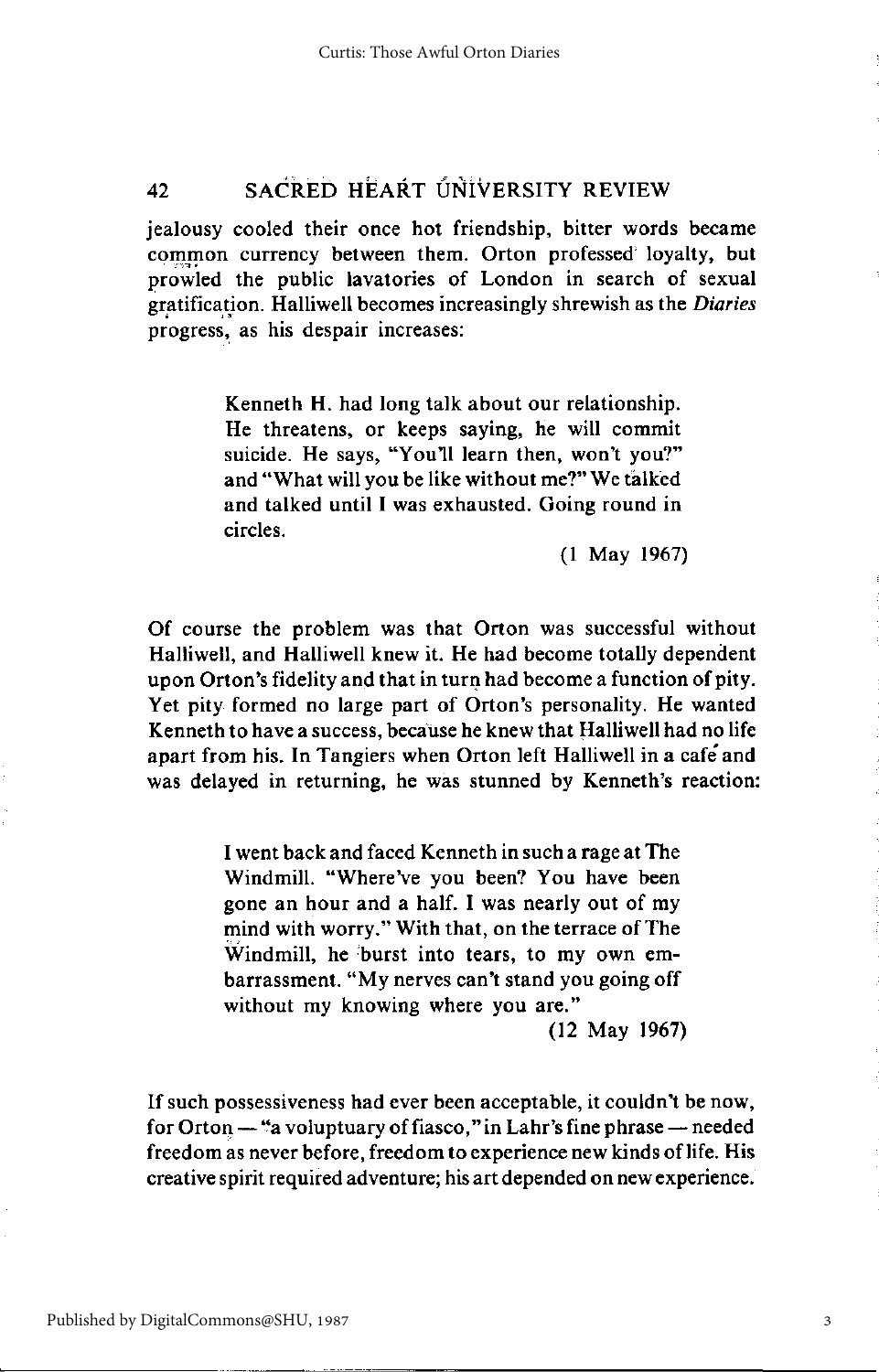But newness terrified Halliwell. The *Diaries* present a history of the nasty, peevish rows between the two friends who had lived so long together, shared so much. Finally, the picture the reader is left with is that of a relationship that had become a trap, leaving Halliwell a physical and nervous wreck and Orton exhausted and looking for a way out:

> Took a walk. Nobody around to pick up. Only a lot of disgusting old men. I shall be a disgusting old man myself one day, I thought, mournfully. Only I have high hopes of dying in my prime.

(14 July 1967)

This last sentence is a typical Orton flippancy. But the mournful thought is genuine and inescapable. On August 9th Kenneth Halliwell bashed in Joe Orton's skull and then committed suicide. *The Orton Diaries* can't be said to predict the murder, but they do show the logic of it.

The human drama of the *Diaries* fascinates and appalls, but the best entertainment can be found in Orton's remarks about the theatre of his day. This is Orton's element and in it he allows his mischievous voice full range. When a friend noted the similarity between Pinter's *The Homecoming* and *Entertaining Mr. Shane,* Orton agreed, but emphasized a difference in honesty:

> *The Homecoming* couldn't have been written without *Shane.* And, you know, in a way the second act —although I admire it very much — isn't true. Harold, I'm sure, would never share anyone sexually. I would. And so *Sloane* springs from the way I think. *The Homecoming* doesn't spring from the way Harold thinks.

> > (11 July 1967)

When Michael Redgrave was suggested for a role in an Orton drama,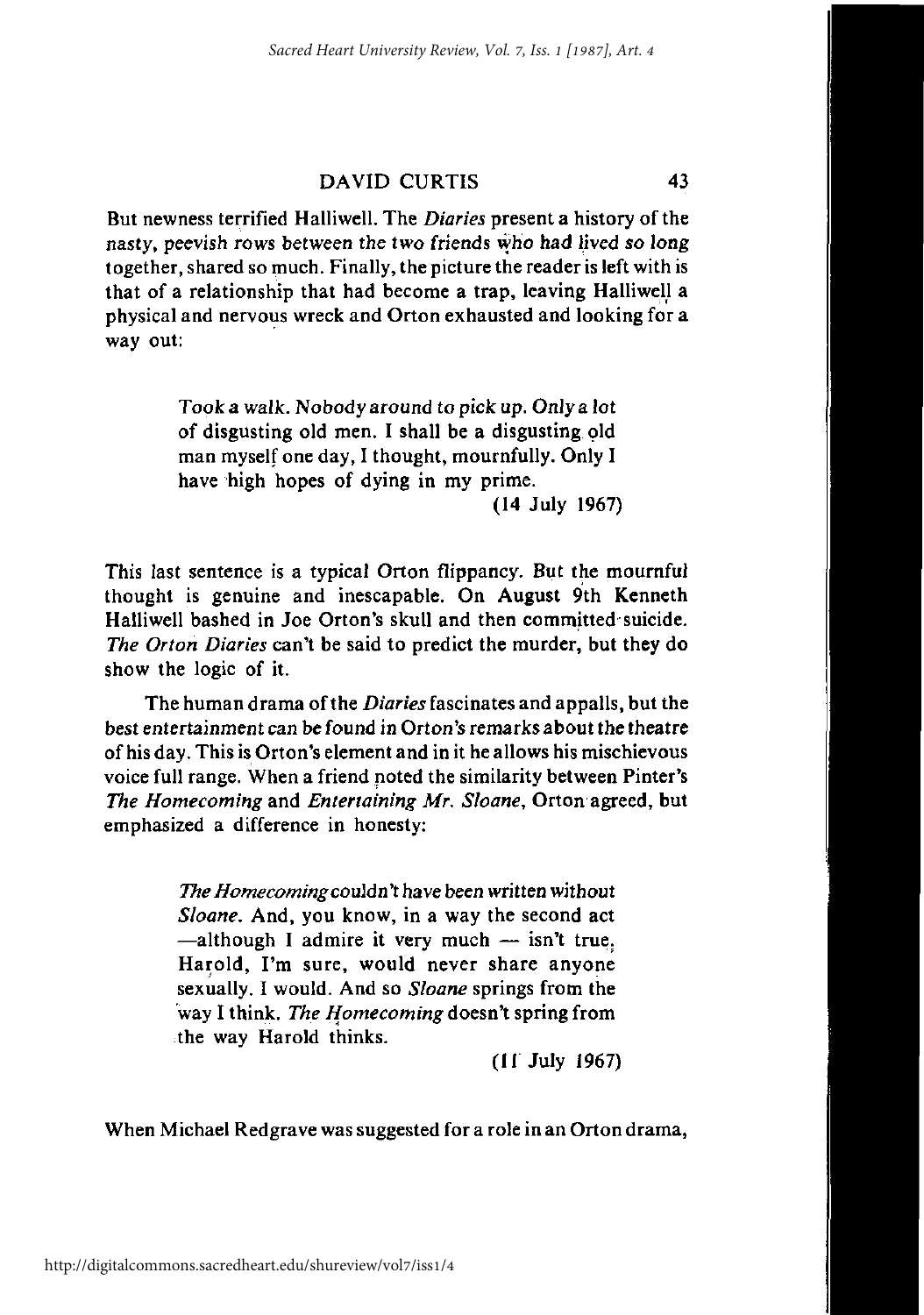the playwright demurred: "I thought he made a poor caterpillar in *Alice* .. . he might be better at portraying human beings" (9 January 1967). Nor did the great names of English literature fare any better. Orton examined Fielding's *The Author's Farce,* remarking with characteristic glee, "got the impression that it was rubbish. Like most classical drama. Not worth the paper it was printed on. I'd like to have a burning of the books" (15 February 1967).

The plain truth is that Orton thought so highly of his own talent that he continually denigrates other undoubted talents. It was a shortcoming that he recognized and from time to time regretted. When two of his fellow dramatists praised his plays, Orton mused:

> I can't be generous. I've never liked anything either of them has written. It's like Rattigan's eulogies: I can't return them with any degree of conviction. I'd like to think I'd be as nice to somebody if I admired their writing. But who could it be?

(14 March 1967)

Orton's inability to praise derives partially from his background— \*Tm from thegutter. . . . And don't you ever forget it because I won't" (9 January 1967) — and partially from a pose calculated to maintain his status as the outsider. And although he is usually more puckish than mean-spirited, Orton can be brutal towards the insiders:

> Kenneth and I went to see the film of Olivier's *Othello.* . . . I went in a sceptical spirit. . . prepared to hate it. The opening scene .. . I found very good. Then, when Olivier came on, I was staggered. .. . He looked perfect. . . . Came the senate scene . . . and I realised that although he looked Othello . . . he couldn't play Othello. He mangled the verse. He should be called "Butcher" Olivier. When Maggie Smith entered as Desdemona,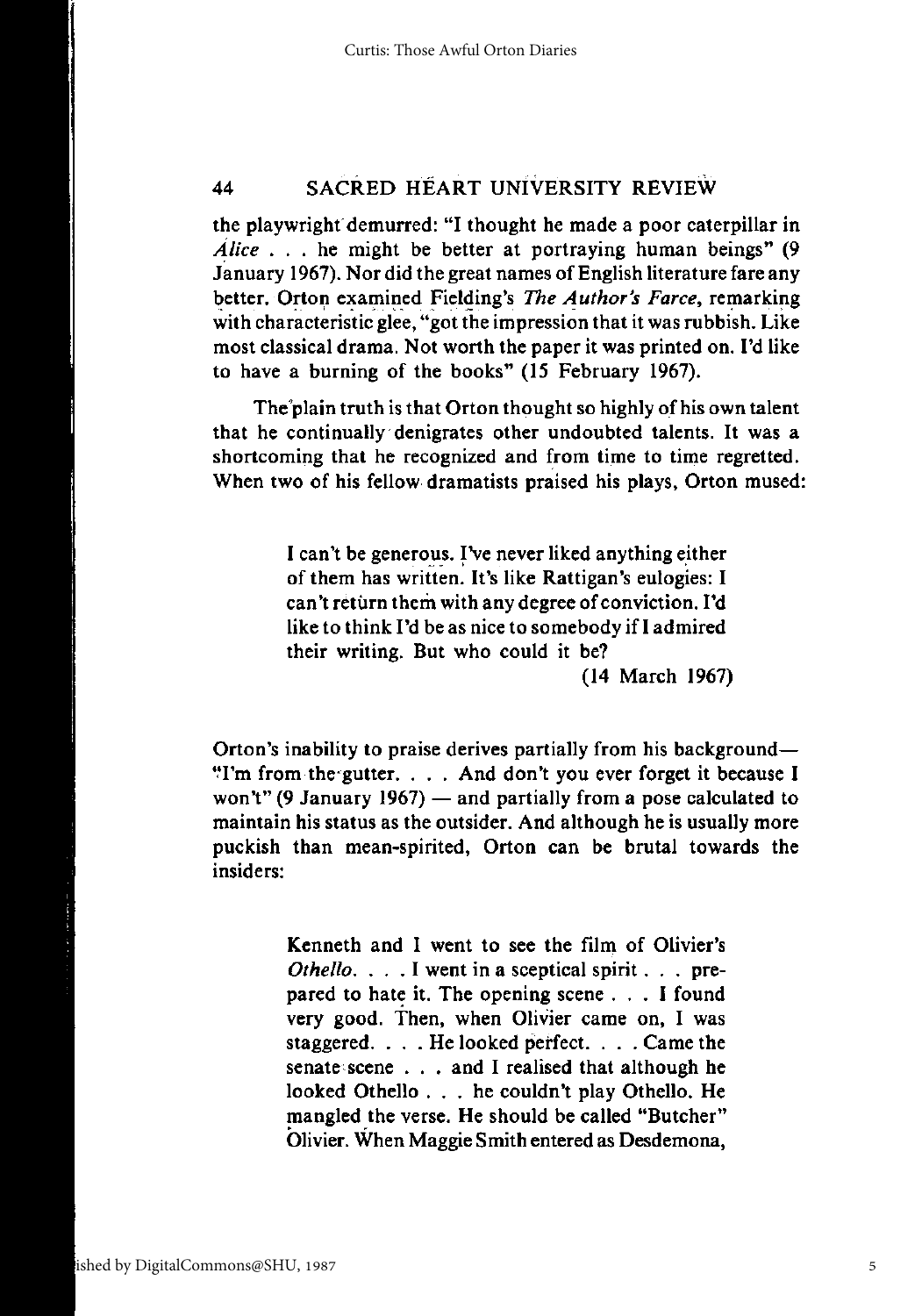one felt cheated. After all that build-up about her youth and beauty to find a thirty-seven year old spinster entering! The feeling that they were playing some other play of their own invention grew and grew. Olivier entered on Cyprus dressed in the full gear of Islam looking like a Turk. Yet it's quite clear that he's a Christian and a general of a Christian power. Olivier had a scimitar. Why? Nobody else in the play did. And Olivier's costumes were just fashionable beachwear and lounging clothes. A selection of "shortie" nighties and dressing-gowns. I found myself cursing Shakespeare for his stupid plot. And then, with a feeling of guilt, realising that the production and acting were at fault and I was blaming the play. Like people had blamed my own plays.

(10 March 1967)

That people were blaming his own plays for half-empty houses, hisses from the gallery, scathing reviews — could that be the cause of the venom of the *Diariesl* By all accounts Orton was a charming, delightful sprite, but why should his writing, his plays be blamed for the faults of the actors or directors — "The play disappeared under a welter of tricks. God's curse light upon all directors" (6 February 1967); or the sets — "the advantage of sound radio was that no idiot designer got in the way" (27 December 1966); or most of all because the public didn't know genius when it saw it:

> Much of the play's lack of success must be put down to the theme and to the undoubted fact that the general public are, where plays are concerned, ignorant shits.

> > (18 February 1967)

Still,<sup> $\zeta$ </sup> in writing about his craft — writing — in the *Diaries*, Orton is free from the self-protective instinct of striking out. Then the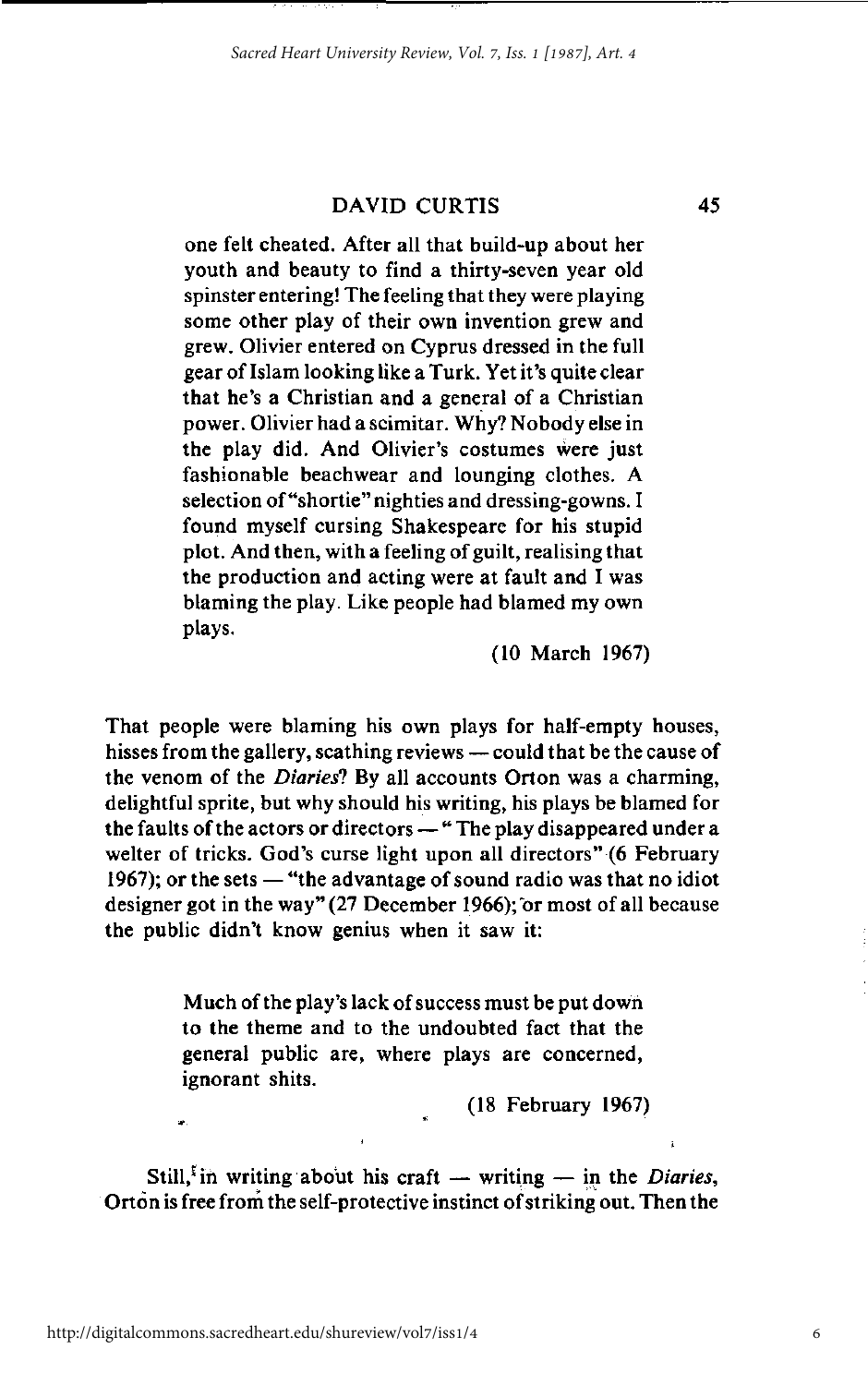reader sees his delight in making a plot move, in patterning his plays on Wilde or Euripides, in polishing and repolishing his prose. We see the discipline of the *farceur* at work:

> Hard at work on *What the Butler Saw* all day. I wrote a scene were Geraldine disguises herself as an Indian nurse. Cut it though after laughing a lot. Held up the action. And whenever anything makes me roar with laughter it's a sure sign it must be cut. (28 December 1967)

We hear the satisfaction in Orton's voice when a performance of *Loot* achieves the delicate balance he is always seeking —"Saw the performance which was excellent. Audience reaction v. good. Shocked and delighted in the right quantities" (25 March 1967). We note his critical acumen in discussing a production of Feydeau's *A Flea in Her Ear.* 

> [I]n farce everything (the externals) must be believed. The actors were dressed as though they were period equivalent of Mick Jagger. Now it wouldn't be funny if Mick Jagger were caught in a brothel, but if Harold Wilson were caught in a brothel it would be extremely funny.

> > (7 June 1967)

7

Though he had come from the "gutter," Orton was by 1967 a complete artist.

But Orton was right, nevertheless, about never forgetting his background. The "gutter" is ever-present in the subjects and themes of his plays, if not in their style. And in the *Diaries* the "gutter" is on frequent display. We see it in the sad and lonely people of London. Usually elderly, they find themselves abandoned to the whims of fate. When told of an old woman who died in a house fire, Orton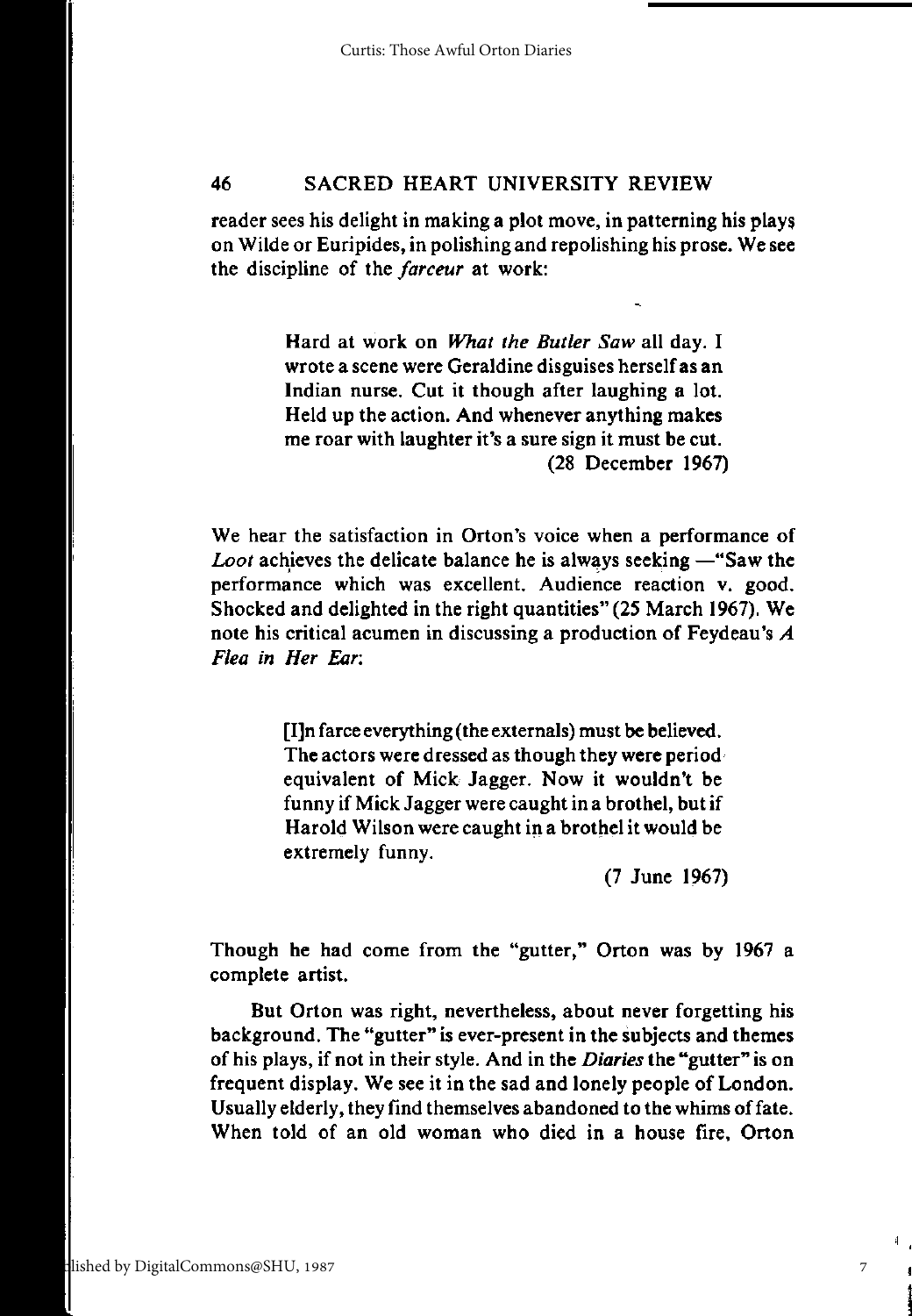remarked in his diary, "How awful to be alone in a house knowing that no one cared when you died." Significantly, the next sentence of that same entry reads, "We talked of slavery and masturbation during tea" (28 February 1967); for Orton uses humor as a stay against sentimentality. Just as often the perfect detachment' of a trained observer saves him, a seeming indifference bestowing a poignancy that outrage cannot achieve:

> While we were waiting for the bus an old man, thin, ragged and shaking with the cold came up and began to play an accordion. After a few moments he started to sing, "Once I had a Secret Love." (26 December 1966)

The high point of detachment in the *Diaries* occurs in the entry for 29 December 1966, when Orton recounts his return to Leicester, his own particular "gutter," for the funeral of his mother. Here he is beset first by his sister-in-law, who worries him about being cheated by the undertaker:

> The coffin lid propped up against the wall.  $\ldots$  said "Elsie Mary Orton, aged 62 years." Betty said, "They got her age wrong, see. Your mum was 63. You should tell them about that. Put in a complaint." I said, "Why? It doesn't matter now." "Well," said Betty, "you want it done right, don't you? It's what you pay for."

But bourgeois fatuousness finds its complement in institutional unctuousness when the undertaker tries to present the family with the nightgown Elsie Orton died in:

Nobody wanted it. So the undertaker kept it. Not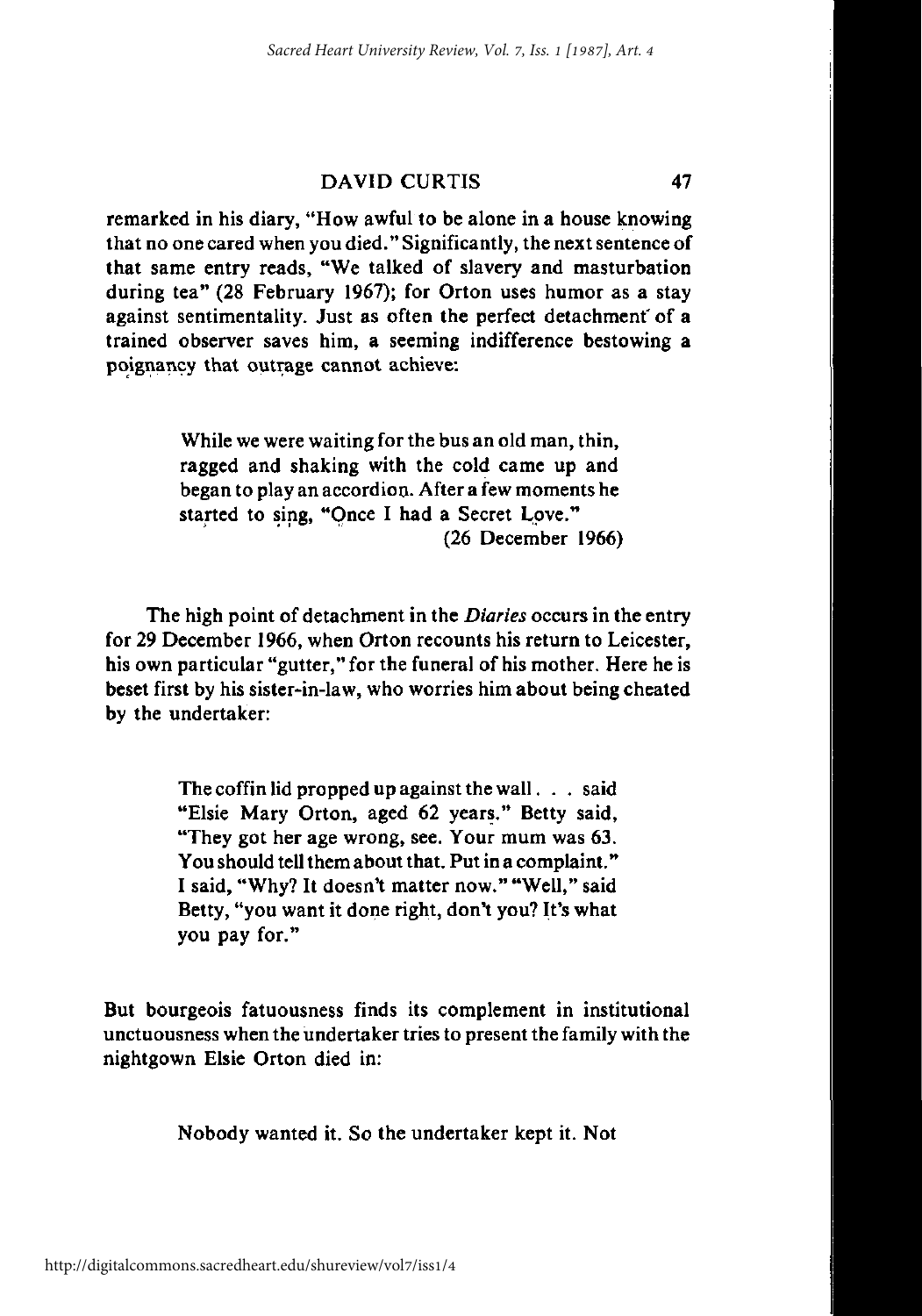for himself. "We pass it on to the old folks," he said. "Many are grateful, you know."

Orton's comment on Leicester that day seems appropriate: "Mud all over the place."

When the misery of the "gutter" gives way to the stupidity of the "gutter," the detached observer yields to the satirist. Christmas festival of the middle classes — seems to have annoyed Orton especially:

> West End v. awful. Drunken people behaving in a foolish way. Singing and shouting. What for, I'd like to know. They've nothing to celebrate. (23 December 1966)

Of course, the institutions of church and state would try to convince the populace otherwise:

> Usual messages from the heads of the establishment. The Queen from Windsor, the Pope from Rome: Pilate and Caiaphas celebrating the birth of Christ. (25 December 1966)

As vile as the institutions which serve and direct the common herd are, it is the individuals that make up the great middle class who earn Orton's keenest disparagement. They are too timid and nervous to live, he writes, and by living he means the full enjoyment of all life's pleasures, uninhibited by concern for safety or propriety. Orton's philosophy of life is simple — take the most pleasure you can without hurting anyone. But Orton recognizes that the essential nastiness of people militates against a "live and let live" world. And since one's nearest neighbors are liable to be small of soul and self-absorbed, one is always in danger of pollution: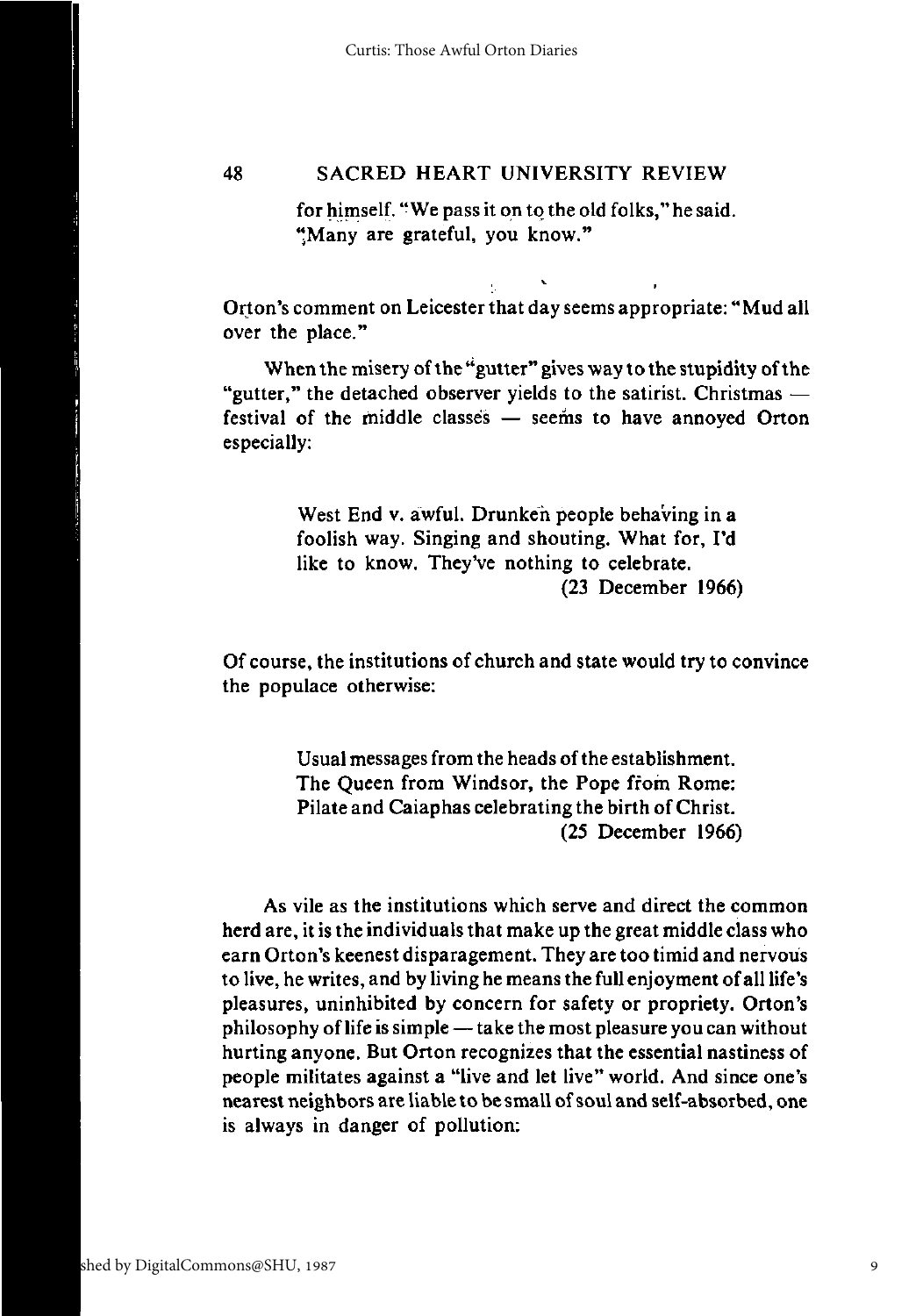Miss Boynes, full of the Christmas spirit, said, when I met her on the stairs that "the Cordens are the filthiest people" she'd ever met. She said, "I had to do Mrs. Corden's hair for her appearance at the Savoy. And you know I can't stand touching other people's hair. But I did it for the goodwill. . . . She'd $\delta$ bought herself a type of fur hat. . . . I was quite put out by it.  $\ldots$  But really, you know, she looked a sight. I had a little laugh to myself as she drove off. If only she could see herself as others see her."

(25 December 1966)

One of the many quarrels with Halliwell ended with Orton expressing an unwonted vulnerability: "The inference that I don't know how cruel, despicable and senseless life is hurt me" (2 May 1967). Because Orton did know, he fled to chance sexual encounters whenever he could. His promiscuity was a badge of pride for him, for he refused to be guilt-ridden about his homosexuality. And when a friend told him that he was guilty, Orton rebuked him and advised him to "reject all the values of society" (23 July 1967). Sex could and should be used as a weapon to destroy the smug middle class, because it is pure pleasure, undignified, unrestrictive. So Orton haunted London's public toilets and made love to fifteen-year-old boys in Tangiers, and he coupled sex with art to startle Mrs. Grundy:

> Kenneth . . . tells me of the latest way-out group in America — complete sexual license. "It's the only way to smash the wretched civilisation," I said, making a mental note to hot-up *What the Butler Saw* when I came to rewrite. . . . Sex is the only way to infuriate them."

> > (26 March 1967)

Orton wishes to vex them in payment for the misery inflicted upon all outcasts. He describes in the *Diaries* an occasion in Tangiers when he

10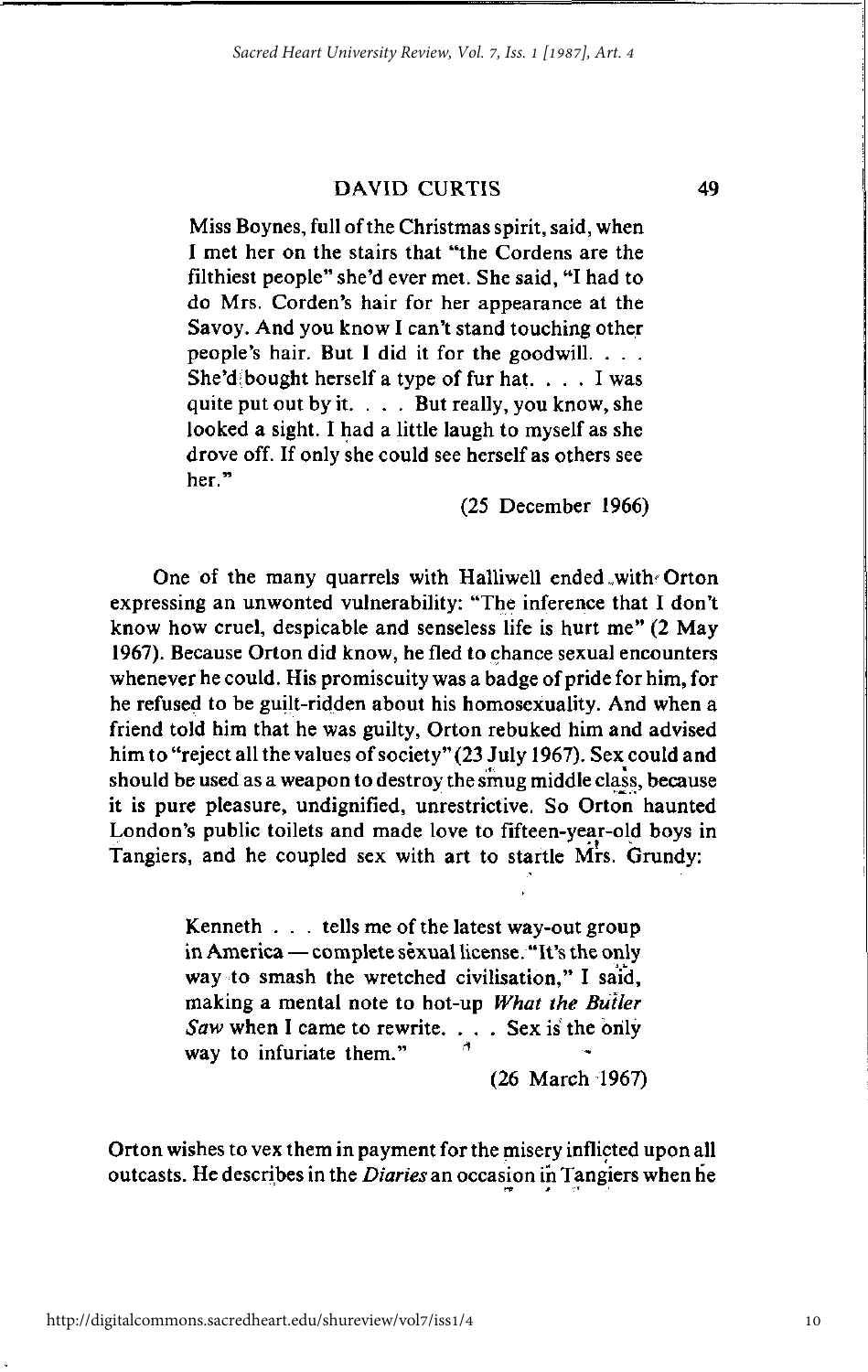deliberately offended a heterosexual couple by detailing his pederasty loudly and graphically. When his companions trying to quiet him reminded him that Tangiers needed tourists, Orton screamed,

> Not that kind it doesn't. . . . This is *our* country, our town, *our* civilisation. I want nothing to do with the civilisation they made.

> > (25 May 1967)

Finally the Tangiers section of the *Diaries* is meant to infuriate "them." Like all pornography it succumbs to repetition. It batters the reader with explicit details in the commonest language; it is filled with outrageous "queens," and indecent jokes. It serves Orton's purpose, but it is not representative of his authentic voice. It omits the wit that is Orton's art, wit that describes a friend's apparel as "a nondescript suit and tie that wasn't exactly quiet, more mumbling" (11 March 1967); wit that captures the vapid conversations between Londoners riding their buses to and from their meaningless jobs:

> On the way home a man behind me on the bus sat next to a young woman and said, "It's sevenpence to where I'm going, my dear. I remember when it was twopence." "Do you really?" she said, looking most unimpressed. "You don't mind my speaking to you without your permission, do you?" The man seemed extremely nervous. "No," the girl said. "I usually travel by underground. I'm a railway official. We travel free of charge. As I expect you've read." Pause, and then, heavily, "When I get in my four-footed friend will run to greet me." He added, "My dog"as though she might imagine he meant his donkey.

> > (13 January 1967)

And it is a wit that laughs at itself, at pretense, pomposity. When Orton had been kept waiting by the Beatles he attempted to leave